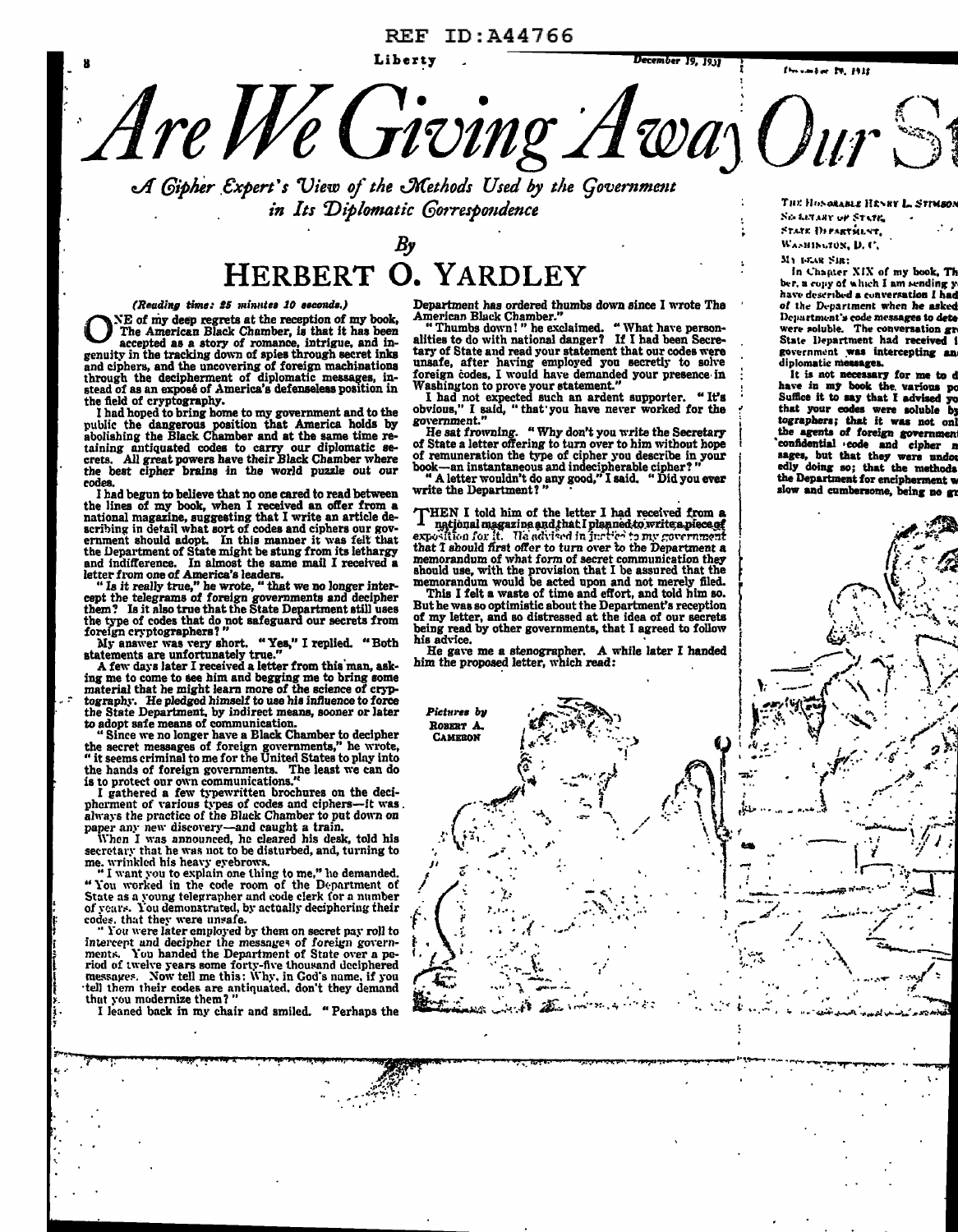

by the Government

# $\mathbf{R}$  . Finally,

red thumbs down since I wrote The nber.

he exclaimed. "What have personional danger? If I had been Secre-I your statement that our codes were  $\Xi$  your statement that our other is solve<br>id have demanded your presence in<br>your statement."<br> $\Xi$  such an ardent supporter. "It's

at you have never worked for the

" Why don't you write the Secretary ing to turn over to him without hope type of cipher you describe in your<br>type of cipher you describe in your<br>us and indecipherable cipher?"<br>do any good," I said. "Did you ever

of the letter I had received from a of the letter 1 had received from a<br>significant include to write a ploce of<br> $\frac{1}{2}$  and the comprometries to the Department<br>cer to turn over to the Department a<br>in form of secret communication they<br>provision that I be a

e of time and effort, and told him so. stic about the Department's reception<br>distressed at the idea of our secrets governments, that I agreed to follow

enographer. A while later I handed ter, which read:

THE HONORABLE HENRY L. STIMSON,

JULY 11, 1931.

**SECRETARY OF STATE, STATE DEPARTMENT.** WASHINGTON, D. C.

MY DEAR SIR:

In Chapter XIX of my book, The American Black Chamber, a copy of which I am sending you under separate cover, I have described a conversation I had with a responsible official of the Department when he asked me to analyze the State Department's code messages to determine whether or not they were soluble. The conversation grew from the fact that the<br>State Department had received information that another government was intercepting and reading our diplomatic messages.

It is not necessary for me to detail here as I the in my book the various points discussed.<br>Suffice it to say that I advised your official then<br>that your codes were soluble by skilled cryp-<br>tographers; that it was not only possible for<br>the agents of foreign governments confidential code and cipher measurements<br>sages, but that they were undoubtedly doing so; that the methods of<br>the Department for encipherment were slow and cumbersome, being no great

improvement over those employed in the sixteenth century.

I was asked at that time.whether it was possible to devise a system of encipherment which would render our messages indecipherable by even the most expert cryptographers of independent of the subset of the most expert cryptographers of other governments. I assured your official then that it was<br>possible to do this, but that it could only be done by a consideration of the fact that no code or

All existing codes now employed are broken in the end by the fact that the inventor attempts to conceal repetitions. The only indecipherable means of communication is one in which there are no repetitions to conceal. The adoption of **ICONTINUED ON NEXT PAGE!** 

> " J SENT the code word<br>J meaning ten million<br>dollars. Two letters were transposed, which changed<br>it into the word meaning eleven million dollars!"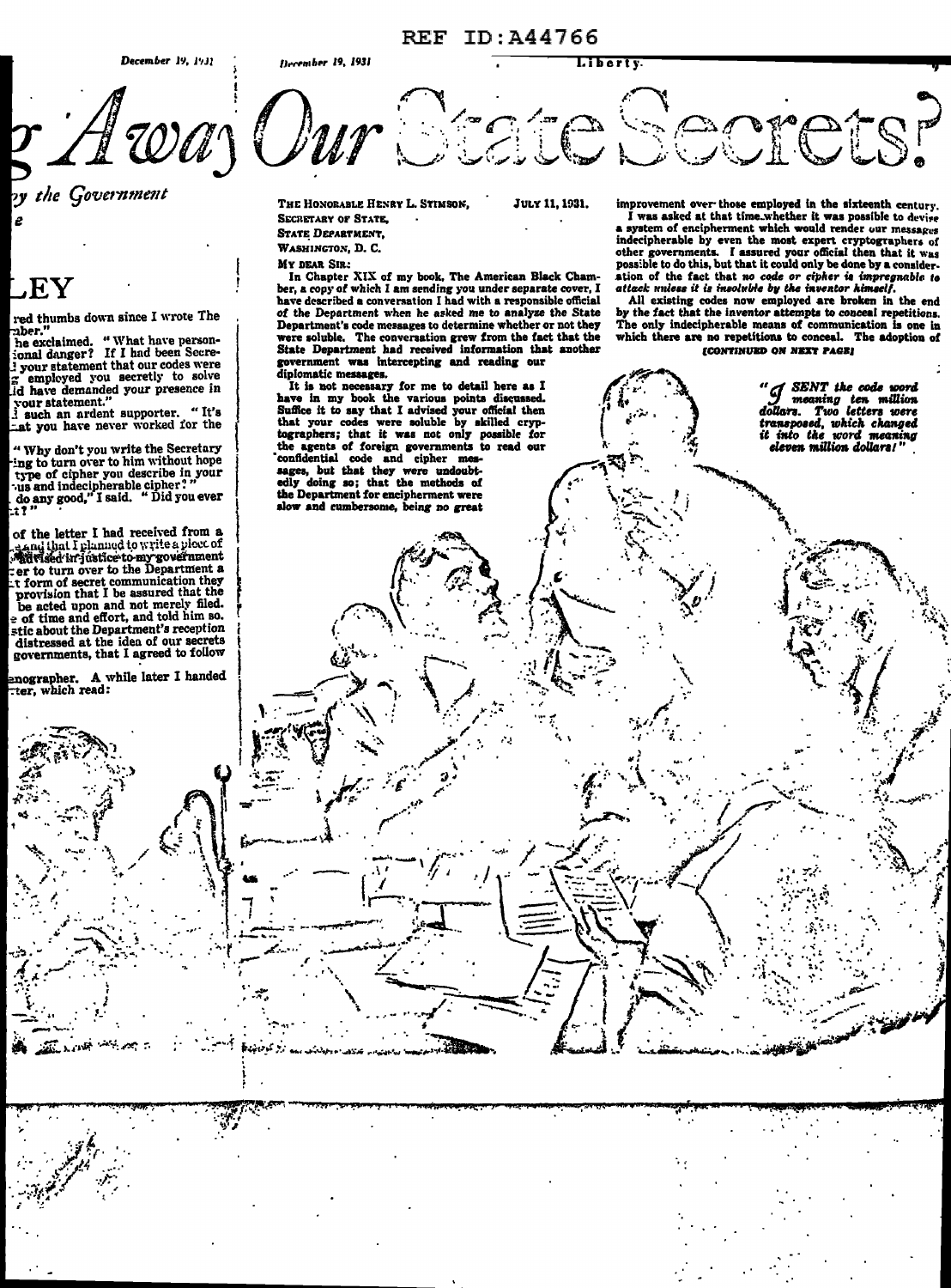

I have seen and heard of a lot of methods of secret com-<br>munication, but the most delightful one is communication over the telephone by the use of American slang.

## [ARE WE GIVING AWAY OUR STATE SECRETS!] Centinued from page alme

such a code by our State Department is practical. It would and guard our diplomatic messages forever. It can be made lessable for practical use through the employment of machin-13 to give not only indecipherable but also instantaneous Communication.

I have recently been approached by a national magazine " hing an article describing the nature of such a device. I the refused to divulge this information, and will continue to the state of the information, and will continue to

est in the matter. If the State Department desires to make its use of codes and ciphers insoluble by foreign agents, to improve the service of transmission immeasurably and guarantee forever complete secrecy for confidential messages, I am prepared to turn over the necessary information without charge or claim of any sort.

But I shall not turn it over to my government until I am satisfied of its good faith in the matter, of its intenion to give the suggestion a fair and complete consideration; until I am satisfied that examination will be given by a competent committee and that the method will be adopted should this committee report favorably.

If, within a reasonable length of time, I am convinced that the State Department has no genuine interest in the matter I shall feel free to proceed with a published report of the exact nature of this instantaneous, indecipherable method of communication.

### Most sincerely yours,<br>HEREET O. YARDLEY. (Signed)

" I think that states the case," he told me, returning the letter. " I shall be interested in the reply." I could have told him what the reply would be, having

observed diplomats at close range for sixteen years.

Direpared to leave, but he asked me to sit down.<br>I prepared to leave, but he asked me to sit down.<br>"I asked you to bring with you some examples of cryp-<br>tography. You say in your book that during the last few vears cryptography as a science, has made enormous<br>strides, while the State-Department, seemingly indifferyou give me some examples which I can understand?"<br>I smiled, for everyone I talked to seemed to want to

earn something about ciphers. I unfolded my briefcase

"HERE is the famous Playfair cipher," I said, opening<br>I a pamphlet. "This cipher was the official field cipher of the British army at the outbreak of the war. In this diagram the alphabet is based on the key word<br>
"Washington." Any word, of course, may be chosen by<br>
the correspondents for the key. The letters of the key<br>
word are written in a large square containing twenty-five smaller squares, beginning in the upper left-hand corner. If any letter recurs in the key word it is only used on the<br>first occurrence. The remaining letters of the alphabet<br>are now taken to fill up the square, I and J being considered as one letter.

"A message is first divided into pairs and enciphered<br>two letters at a time." I handed him<br>the pamphlet, which gives the method  $\sqrt{W(A \mid S \mid H \mid J)}$ <br>of encipherment as follows:

1. When each text letter is in the same if the text letter is in the bottom column, it is represented by the top letter of the same column; thus:<br>WU (text) equal NW (cipher).<br>2. When each text letter is in the same

horizontal column, it is represented in cipher by the letter that is immediately to its right; if the text letter is in the column to the extreme right, it is represented by the letter to the extreme left in the same horizontal column; thus:<br>TB (text) equal ON (cipher).

3. When each text letter is at opposite corners of a rectangle, each letter is represented by the letter in the other corner of the rectangle in the same horizontal line with it; thus:<br>AF (text) equal HD (cipher) and OM (text)<br>equal GQ (cipher).

 $N$  $G$  $T$  $O$  $B$ CDEF l ĸ İQ R u]  $\sqrt{x}$ Ÿ z

**The Playfair**<br>craher nev

4. When the text letters before enciphering; thus:

# Change TT to TX TZ, ES BX

Message: " Enemy retres Divide into digraphs: en Cipher:  $\overline{\mathbf{C}}$ 

My friend examined the<br>"Note the lack of repetit<br>retreating," I said. "E i

retreating," I said, " E is<br>able by the Bratish, While<br>able by the British, While<br>cryptography under the Br<br>Captain Hitchings, the gree<br>they still used the Playfair<br>turedly at me, and said, 'T<br>hart now we can solve it wit but now we can solve it with

 $A_N^{\text{N} \text{ example of the growth}}$  by our allies and the I of the famous Bazeries cylin ture of it.

"The apparatus consists The apparatus communes where the any position as twenty-five letters, and each key is the order in which the paratus, which is so constru to revolve."

My iriend was examining denly his face lighted up.<br>indechifrable [I am indecip does one send this sentence?

The Bazeries cloker cylinds

top line, GXYYSXDBRZZB having first arranged the di row

"He now searches the officers of the compething that makes sense.

something that makes sense,<br>indechifyrable.<br>"Commandan: Bazeries, is<br>that the possible combination<br>mately two quintillions [2,00<br>since each disk has twenty-five<br>indicationals has twenty-five indechiffrable n.e. te sent in tions as two quint.llions raise

Now such that the same of the second in the same of the same of the same of the same of the same of the same of the same of solution. To detect the same of the same of the same of the same of the same of the same of the sa ty-four different disks and based on its frequency in the turned over the rearty-four who began to add on adding n given the letters. This gas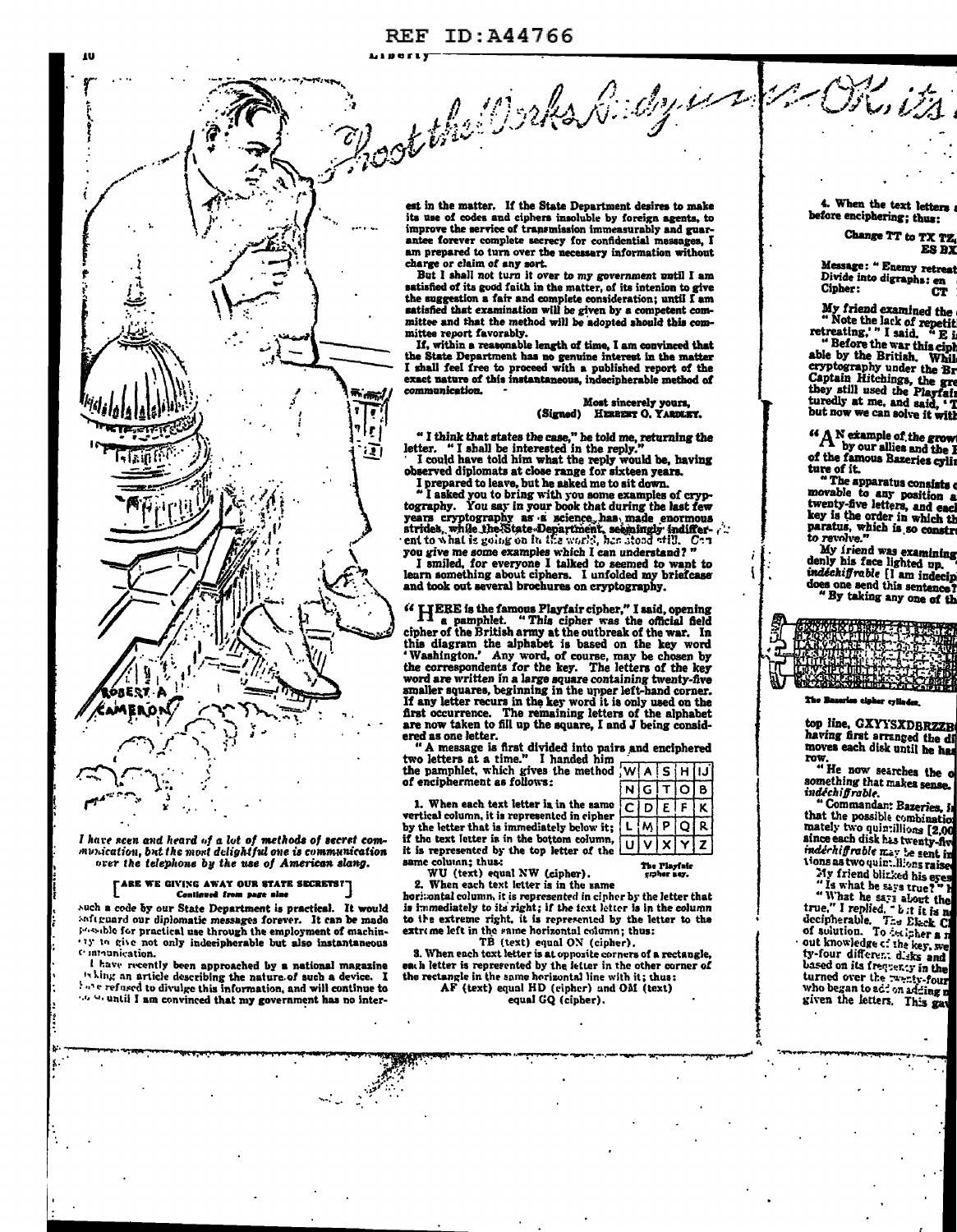to

r. ī ut

m ve m

mm nt.

er. he of

:he ng

rp<br>ew pus er-<br>¦an

ese

ing eld In

ord by<br>key

five ner.

the

ıbet sid-

red

! 1. í

∤ B  $\overline{\mathbf{K}}$  $\mathbf{R}$ z

that lumn

b the

ngle er of

 $\mathcal{L}^{\text{max}}$ 

BG 1

4. When the text letters are repeated, insert  $X$ ,  $Y$ , or  $Z$ before enciphering; thus:

Change TT to TX TZ, which, enciphered, equal.<br>ES BX (cipher).

Message: "Enemy retreating."

Divide into digraphs: en em yr et. re at in gx<br>Cipher: CT PD QZ PE PK SG BW TW

My friend examined the cipher for several moments.<br>"Note the lack of repetitions in the cipher for  $^{\circ}$  Enemy retreating,"  $^{\prime}$  I said. "E is represented by C, P, and K.<br>"Before the war this cipher was considered inde

Before the war thus cipner was considered indecupher-<br>able by the British. While I was in England studying<br>cryptography under the British during the war, I asked<br>Captain Hitchings, the great English cipher genius, if<br>they but now we can solve it within thirty minutes.

 $\Lambda$  N example of the growth of the science as developed  $\Lambda$  by our allies and the Black Chamber is the solution of the famous Bazeries cylindrical device. Here is a picture of it.

ture of it.<br>
"The apparatus consists of twenty disks. Each disk is<br>
"The apparatus consists of twenty-five betters, and each alphabet is different. The<br>
key is the order in which the disks are placed in the apperatus, whic

My friend was examining the cylinder intently. Suddenly his face lighted up. "I see the sentence, Je suis indeckiff ruble [I am indecipherable] on the disks. How does one send this sentence?"<br>"By taking any one of the othe

letters. The sender<br>may take the top line,<br>GXYYSXDBRZZBGB BGSICU, or the bot-<br>tom line, MUXRNPC<br>RSRRNMKKUDGFC, or any other row.<br>"Let us assume that

the cipher message as

e evih

received reads like the<br>top line, GXYYSXDBRZZBGBBGSICU. The receiver,<br>having first arranged the disks in the order of his key, moves each disk until he has these twenty letters in one **TOW** 

"He now searches the other twenty-four rows for<br>something that makes sense. In this case he finds Je suis

indichtlift able.<br>
"Commandant Bazeries, in describing his cipher, says<br>
that the possible combinations of the disks are approximately two quintillions [2,000,000,000,000,000,000], and,<br>
since each disk has twenty-five let indechiffrable may be sent in as many different combina-<br>tions as two quintillions raised to the twenty-fifth power!" My friend blinked his eyes at this stupendous figure.<br>"Is what he says true?" he asked.

"Is what he says true?" he asked.<br>"What he says about the number of combinations is<br>true," I replied, " but it is not true that the device is in-<br>decipherable. The Black Chamber developed a method<br>of solution. To decipher given the letters. This gave us twenty-four charts of



statistics. These charts were then turned over to twentyfour cryptographers. After experimenting with these<br>figures, one of the twenty-four cryptographers would find<br>the correct solution."

the correct solution."<br>
My friend shook his head doubtfully.<br>
"There is nothing mysterious about this," I assured<br>
him, " and nothing particularly phenomenal. When a<br>
hundred or more men and women devote their entire time<br> ciphers.

(CONTINUED ON NEXT PAGE)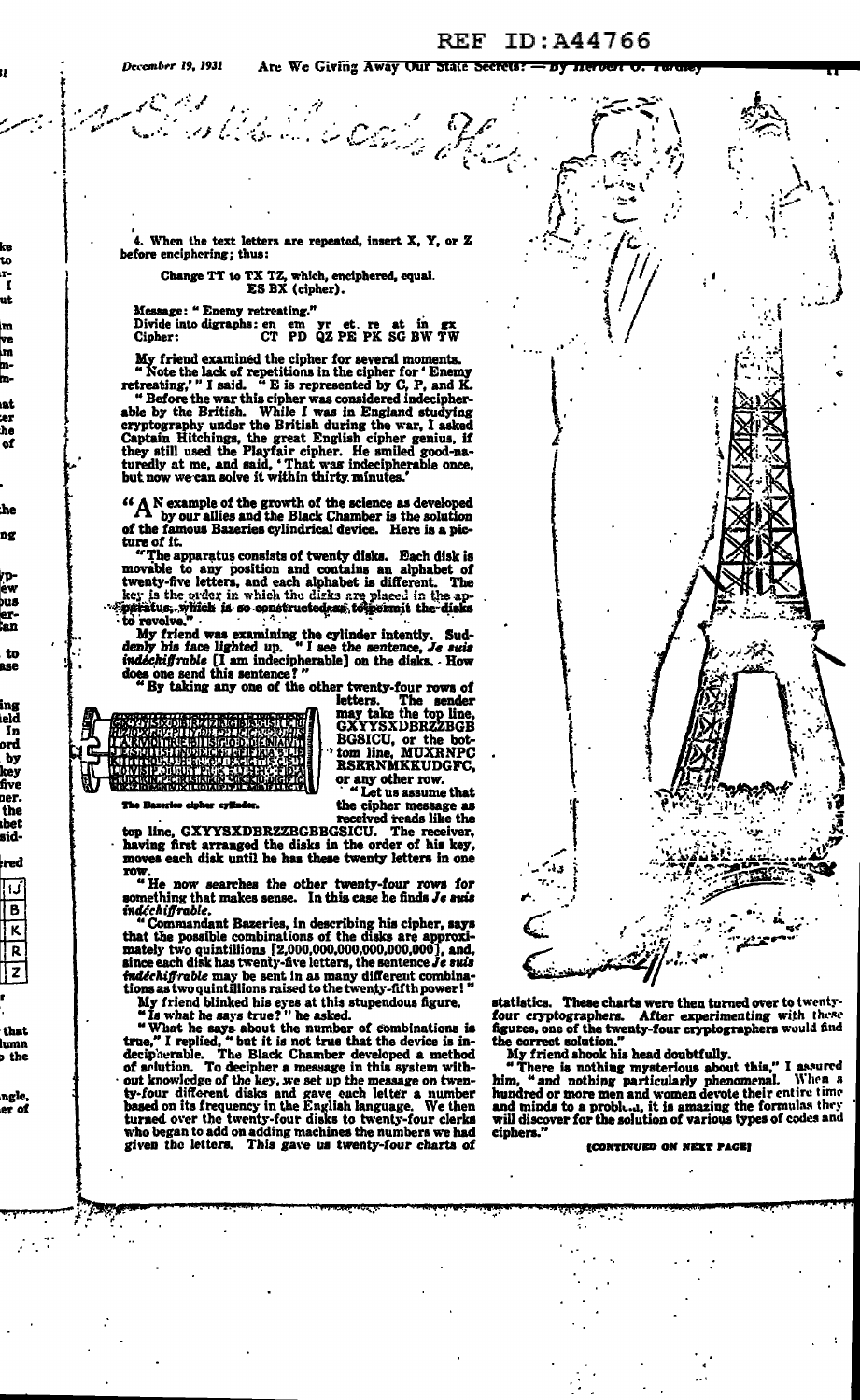12

#### *TARE WE GIVING AWAY OUR STATE SECRETS!* Cantinued from page eleven

" And the State Department has no one studying these<br>problems?" he asked.<br>" No one." I answered. " The codes they now use are

substantially the same as they were when I was a clerk in the code room.

I think something will develop from your letter," he said honeiully.

I thought him a bit sanguine, but said nothing.

A week or so later I received an imposing envelope from<br>the Department of State. This is what it contained:

## THE DEPARTMENT OF STATE

WASRINGTON, D. C. July 14, 1931.

HERBERT O. YARDLEY, ESQUIRE. WORTHINGTON, INDIANA.

SIR: The Department has received your letter of July eleventh,

offering to turn over without charge or claim of any sort the information which in your judgment would improve the code and cipher service of the Government and guarexplore service of the dovernment and gas-<br>messages, provided that the Department<br>will satisfy you of its good faith in the<br>matter, of its intention to give the suggestion fair and complete consideration, and that you shall also be satisfied that an ex-<br>amination will be given by a competent<br>committee and the method you suggest adopted should the committee report favorably.

The Department would be very glad to receive from you or anyone else any information or suggestions designed to improve the efficiency of its communication service, but such information and suggestions must but such information and suggestions must<br>be tendered unconditionally, and the De-

paramer in which and the extent to which such information<br>and suggestions may be employed. If you are willing to ten-<br>der your suggestions on these conditions, the Department will be glad to receive them and give them such consideration as

in its judgment may be merited.<br>
The May be merited.<br>
The May be merited.<br>
The Acting Secretary of State:<br>
(Signed) WILBUR CARR, Assistant Secretary.

This is, of course, what one might expect, but I had had<br>a secret hope that it might be different. One would sup-<br>pose from the letter that I was a stranger in the corridors<br>of the State Department. One would never suspect

There eriously doubt that the Department desires an improvement in the communication service, as Mr. Carr so diplomatically states; this entirely aside from unsafe codes. Any improvement requires investigation and change; investigation and change; energy. In any case, let us go down to one of New York's<br>greatest export and import companies and compare their<br>communication service to that of the Department.

THE president of the Blank Exporting and Importing<br>Corporation is a personal friend of mine. I sent in word that I had a strange request to make, and he consented to see me.

"I want to talk to one of your code clerks-not the chief

I want to talk to one or your code cierks—not the chief<br>of the code department, but someone you consider just an<br>ordinary code clerk. I want to find out how much he knows."<br>He looked at me doubtfully, but told his secretar

"I'm down here to get some suggestions to improve the<br>State Department's communication service," I told him.<br>" " But first tell me how long you have been encoding mes-<br>sages and what is your salary."<br>He looked at his employer, still uneasy. "I've been

here about a year," he finally said. " My salary is  $e_{i}$ rht. een dollars a week."<br>"Eighteen dollars a week. Do you know much about

codes and ciphers?"<br>"Not much," he replied.<br>"Well, if you don't mind, I want to ask you some ques-<br>tions, anyway. The State Department begins its mes-<br>sages something like this—" and I wrote down on a pad;

No. 648, July 28th. Reference your telegram No.<br>563, and our telegram No. 642.

"The telegram itself then begins in code," I said. "It takes the Department two and one-half cable words to send these references. How many words would it take you?"

The boy was now at his ease. He studied over the lines a few minutes, then said: "I could encode that in one ten-letter word. We first

encipher our telegram numbers and references in a figure

table, then convert the figures into ten letters which are accepted by the cable<br>companies as one chargeable word."

That is a saving of two and one-half words per cable for most of the Depart-<br>ment's measages," I told him. " But let us call it an average of two words. Now how long has this corporation been encoding telegram numbers and references in one word?

HE was uncertain, but his employer 1. said, since about 1905, when the new cable regulations permitting the use of ten arbitrary letters as one word went into effect.

I was figuring rapidly. From 1905 to<br>1931 is twenty-six years. When I was<br>with the Department it averaged about 100 messages a day, taking into consideration the telegrams between other

eration the telegrams between other<br>about 1,000,000 telegrams. Cable rates this would be<br>about 1,000,000 telegrams. Cable rates fluctuate, but<br>conservatively the average cost over this period would<br>easily be fifty cents a

if you had been with the Department of State since 1905<br>and they had followed your system of enciphering references, you would have saved your government five hundred thousand dollars.'

The boy's eyes grew as large as saucers.

The Department's codes are what we call "one-letter<br>differential codes." That is, each code word differs from<br>another by only one letter. I'll quote a few code words to illustrate this:

| <b>BABAB</b> |  |
|--------------|--|
| BABAC        |  |
| <b>BABAD</b> |  |
| RABAF        |  |

Now suppose that BABAB means six-inch cruisers and<br>BABAC means eight-inch cruisers. The ambassador in<br>London during the Armament Conference receives a long London during the Armament Conterence receives a long<br>telegram from Washington which discusses the cruiser<br>teragth and ratio between England and America. In the<br>telegram he finds the code word BABAB—six-inch<br>cruisers. But became garbled, and upon reaching London read BABAB. So the ambassador rushes over to the Foreign Office and talks about six-inch cruisers instead of eight-inch cruisers.

In order to compare the Department's code words with<br>those of the business world I asked this eighteen-dollar-a-

stroke of the business world I asked this eighteen-douar-a-<br>week clerk what type of code words he used.<br>" Two-letter differential," he said without hesitation.<br>"Why? " I asked.<br>He asked to be excused, and within a few minu

In a shear to be accused, and when the back with a standard commercial code book and opened it<br>before me on the desk. These are two lines of the page he showed me:<br>AUWUS—buy as little as possible.

AUWYW-buy as much as possible.

 $\pi$ P ٨ŕ December 19, 1931



Liberty